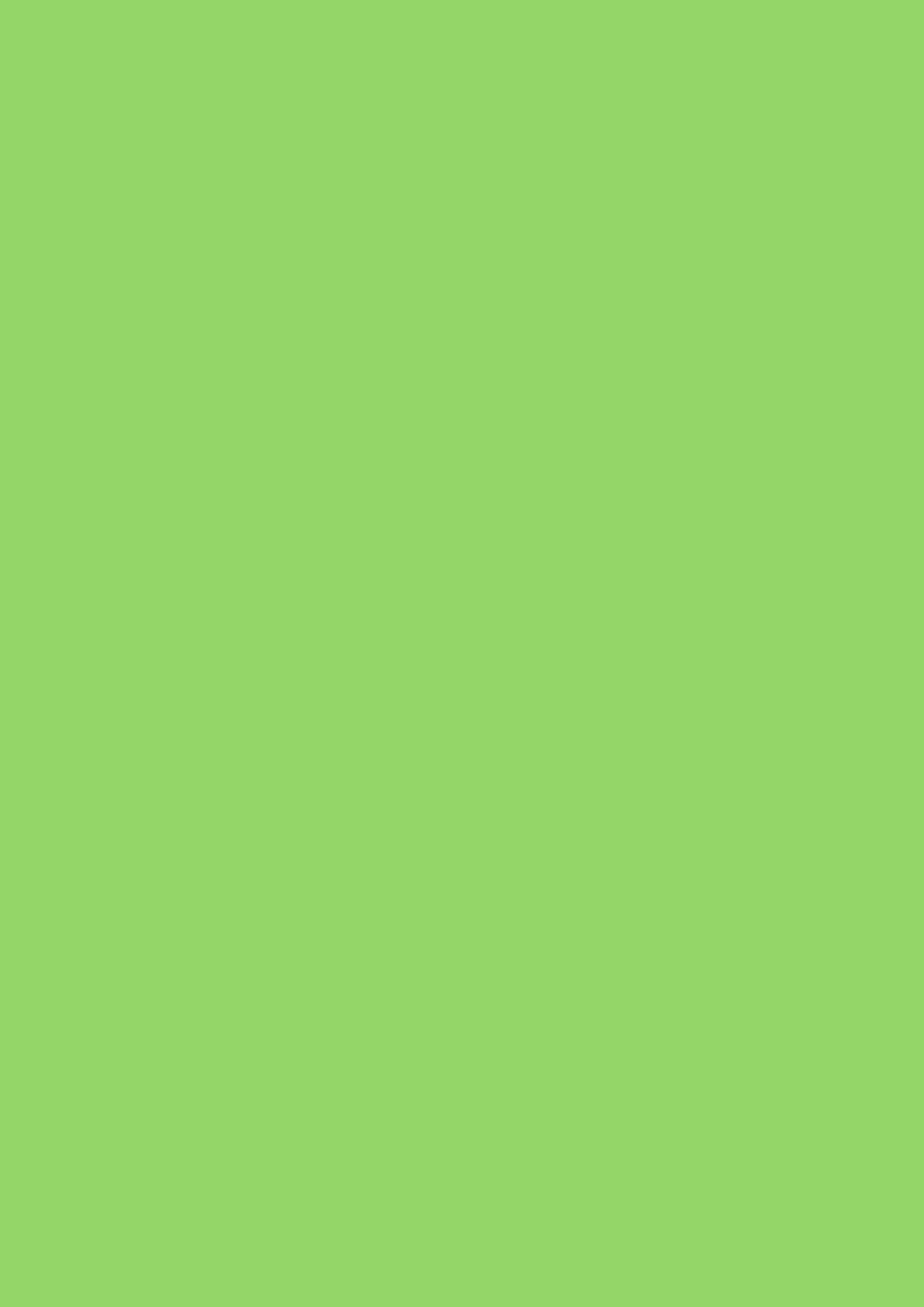# **Hackney is no place for hate**

**As representatives of Hackney, one of the UK's most diverse boroughs, protecting the right of our residents to live as they choose is one of the most important things we do.** 

Hackney is a brilliant, diverse place, where people from all backgrounds – different nationalities, religions and sexualities – share streets, schools, parks, community halls, workplaces and, crucially, our common values of tolerance and respect.

In Hackney, we also know what it is to celebrate our diversity. In the past year this has included coming together and celebrating our diversity in the fun-filled Hackney One Carnival, celebrating Black history and culture in the borough with a two-month long season of free events and activities and launching the #hackneylovesyou campaign in response to ongoing Brexit debates.

Our borough is a champion of people from LGBTQI+ backgrounds, who we honoured during Pride week this year by raising the Pride flag above Hackney Town Hall, and who we celebrate as part of our all-year Hackney Pride 365 festival. Our interfaith forum meets regularly to discuss issues affecting the many and varied faiths represented across our borough, and we work hard to protect the rights of disabled people, whose access needs we aimed to highlight and address in our Hackney: an Accessible Place for Everyone campaign last summer.

However, we also know the importance of sending the clear message that Hackney is no place for hate. It is 17 years since the murder of Stephen Lawrence which, following years of tireless campaigning by Doreen and Neville Lawrence, led to important reforms to how the Metropolitan Police investigates hate crimes. We have come a long way since then in terms of how hate crimes are recorded, investigated and responded to – but, as recent events demonstrate, there is still much more to do.

This document sets out our strategy for working with our partners and communities to make sure that Hackney is no place for hate.



Philip Glanville, **Mayor of Hackney**



Cllr Caroline Selman, **Hackney Council Cabinet Member for Community Safety and Enforcement**



Cllr Sade Etti, **Hackney Council No Place for Hate Champion**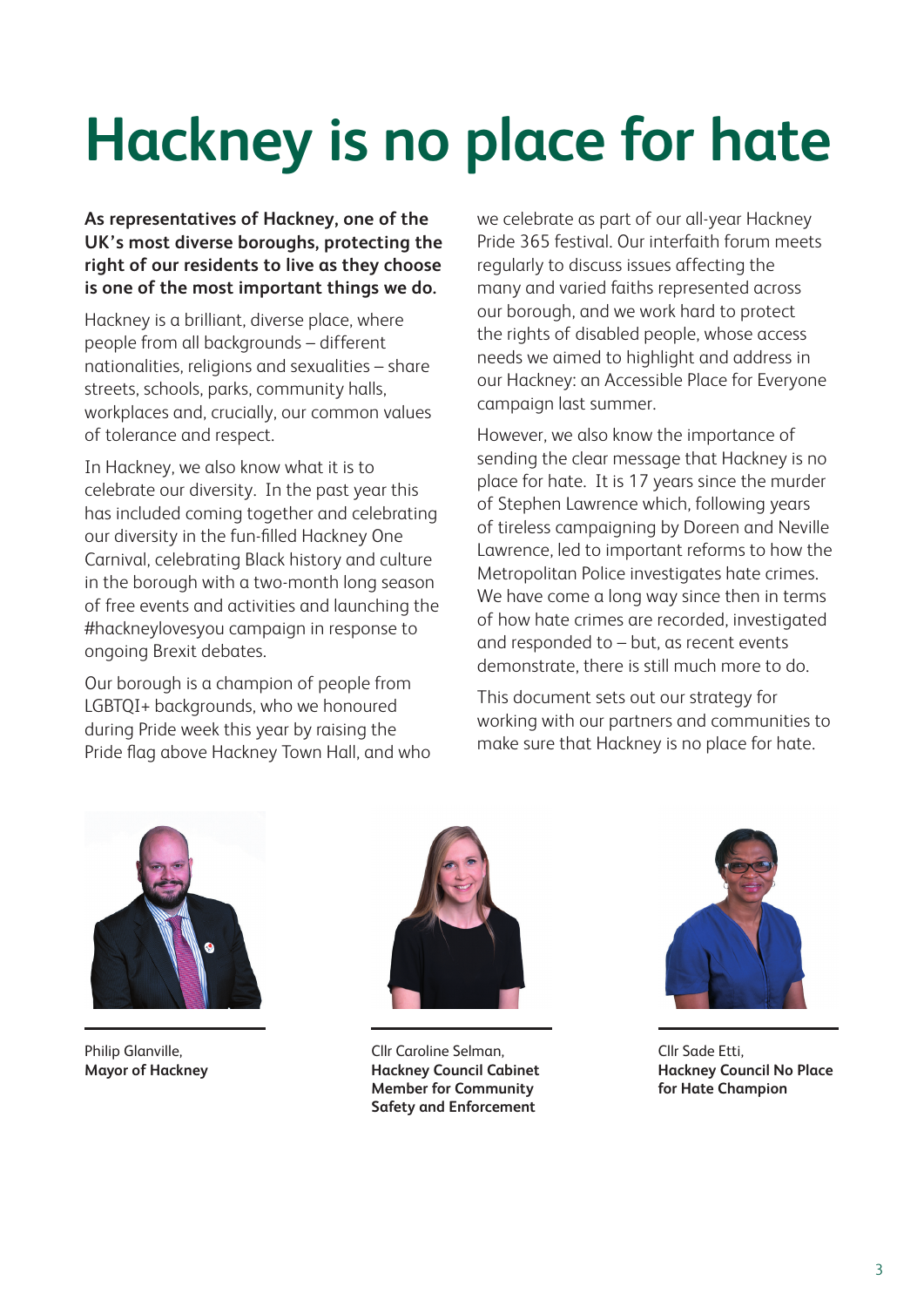# **What is hate crime and why is it a priority in Hackney?**

The police and the Crown Prosecution Service (CPS) define hate crime as any criminal offence which the victim, or anyone else, thinks was motivated by "hostility or prejudice" based on one of the following things:

- disability
- race
- religion
- transgender identity
- sexual orientation

Any criminal offence can be a hate crime if the person who commits it wants to harm someone because of one of those five things. For example, if someone hits you, that's likely to be a criminal offence. If they hit you because they don't like your religion, that could be a hate crime, and the judge can impose a tougher sentence under the Criminal Justice Act 2003.

This means that if you believe something is a hate incident it should be recorded that way by the person you are reporting it to. All police forces have to record hate incidents based on the five characteristics listed above.

Not all hate incidents will amount to a criminal offence – but it is still important that they are reported and recorded. This helps build up a clear picture of what is happening in our community so we can take action to prevent situations from happening again or getting worse.

#### **Hate incidents and crime can take many forms including:**

- physical attacks such as physical assault
- verbal abuse, harassment and abusive gestures
- criminal damage to property
- offensive graffiti and arson
- threat of attack including offensive letters and abusive or obscene telephone calls
- offensive leaflets and posters
- dumping of rubbish and prohibited items outside homes or through letterboxes
- bullying at school or in the workplace.

There is strong evidence that individuals are more likely to be targets of hate crime if they belong to more than one minority and suffer from multiple discrimination. For example, people with disabilities could be more likely to be victimised if they are Lesbian, Gay, Bisexual and Transgender (LGBT), and individuals of black and minority ethnicity could be more likely to be the victim of homophobic physical abuse than the LGBT community as a whole.

This strategy explains how Hackney Council will tackle hate crime as part of Hackney's Community Safety Partnership. The Community Safety Partnership (CSP) is a statutory body bringing together the following designated members:

- police
- local authority Chief Executive
- fire and rescue
- health
- head of probation service
- elected member responsible for community safety
- other partners on a flexible, as-needs-be basis

The CSP leads on community safety with joint responsibility and works to ensure that we all have a part to play in collective safety and making sure that Hackney is no place for hate.

### **Why is tackling hate crime important?**

Hate incidents and crimes can have a particularly harmful effect on victims, as they seek to attack an intrinsic part of who the victim is, or who they are perceived to be. Hate incidents and crime can compromise the quality of life for both individuals and communities and so are a key priority for the Hackney Community Safety Partnership.

Research shows that hate crime has a disproportionate impact on victims with victims feeling more traumatised by hate crimes than equivalent crimes with no such motivation.<sup>1</sup>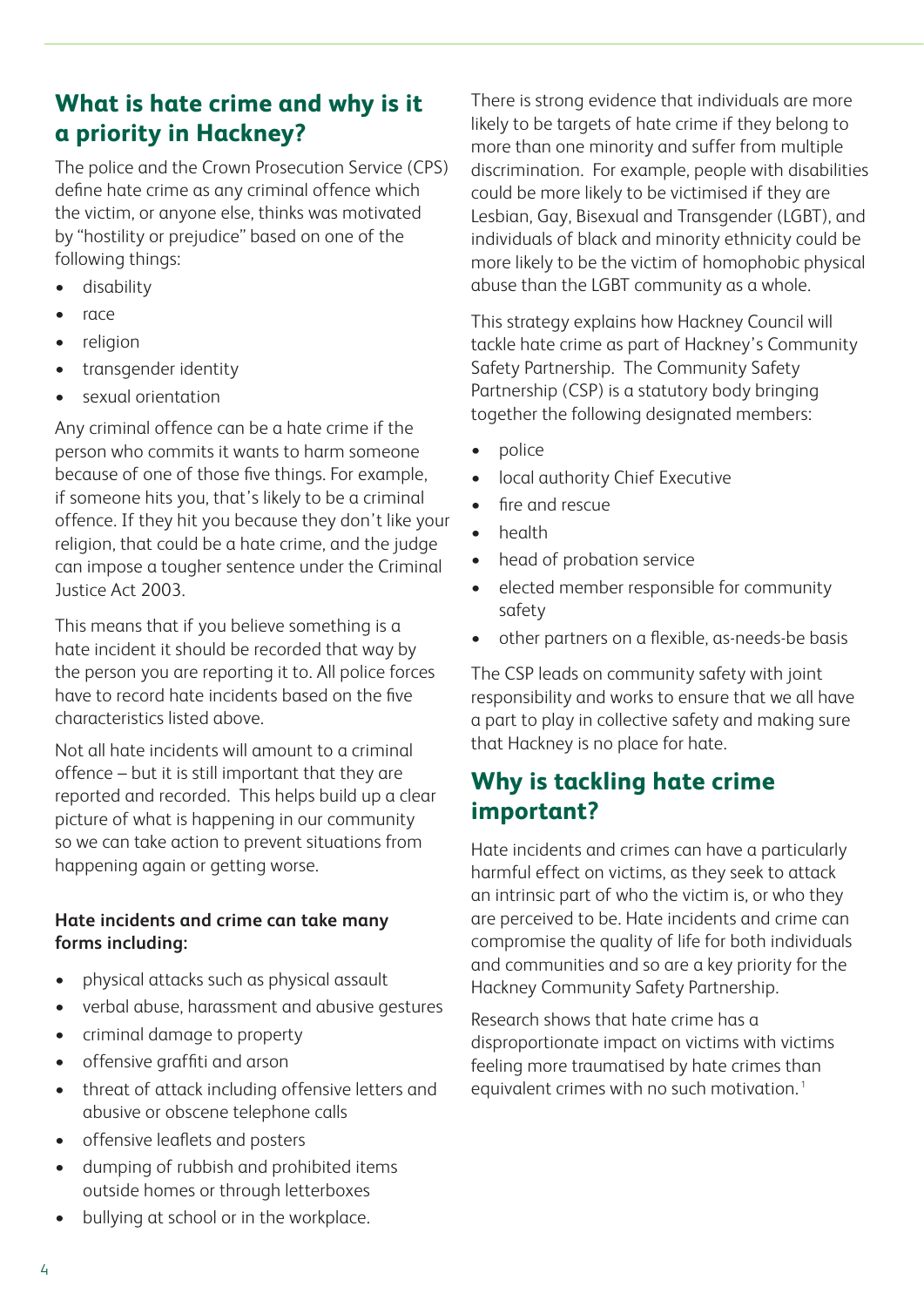### **Hate crime context**

The two main sources of information on the prevalence of hate crime are police recorded crime and the independent Crime Survey for England and Wales (CSEW).

In 2016/17, there were 80,393 offences recorded by the police in England and Wales in which one or more hate crime strands were deemed to be a motivating factor. This was an increase of 29 per cent compared with the 62,518 hate crimes recorded in 2015/16, the largest percentage increase seen since the series began in 2011/12.

The number of hate crime offences in 2016/17 recorded for the five centrally monitored strands were as follows:

- 62,685 (78%) were race hate crimes;
- 9,157 (11%) were sexual orientation hate crimes;
- 5,949 (7%) were religious hate crimes:
- 5,558 (7%) were disability hate crimes; and
- 1,248 (2%) were transgender hate crimes.

It is worth noting that hate crime offences can have more than one motivating factor which is why the above numbers sum to more than 80,393 and 100 per cent.<sup>2</sup>

The independent Crime Survey for England and Wales  $(CSEW)^3$  measures crime by asking members of the public about their experience of crime over the last 12 months. It records all types of crimes experienced by people – including those crimes that may not have been reported to the police.

In the sample CSEW survey for hate crime incidents, there were an average of around 222,000 incidents of hate crime each year, which is significantly higher than offences reported to the police. This data shows that incidents of hate crime are under-reported, which is a challenge for the monitoring and response to hate crime nationally and in Hackney.

- Hackney's population was estimated at 269,009 people in July 2017 and is likely to exceed 300,000 people by 2027.
- Hackney is a culturally diverse area, with significant Black, 'Other White', Turkish and Kurdish communities. The Charedi Jewish community is concentrated in the North

East of the borough and is growing. People from Australia, the US and Western European countries like Spain, France and Italy make up the largest groups who have recently come to live in Hackney from abroad.

- Hackney is a relatively young borough with a quarter of its population under 20. People aged over 60 make up less than 10% of the population.
- Just over a third of Hackney's residents are Christian. This is a lower percentage than the London and England averages. Hackney has significantly more people of the Jewish and Muslim faiths, a higher proportion of people with no religion and a higher proportion of those who did not state a religion than London and England.
- In 2011, 14.5% of Hackney residents said they were disabled or had a long-term limiting illness.
- Nearly nine out of ten Hackney residents say that Hackney is a place where people from different backgrounds get on well together. Hackney's diversity and multiculturalism are the main factors contributing to residents feeling proud of the borough.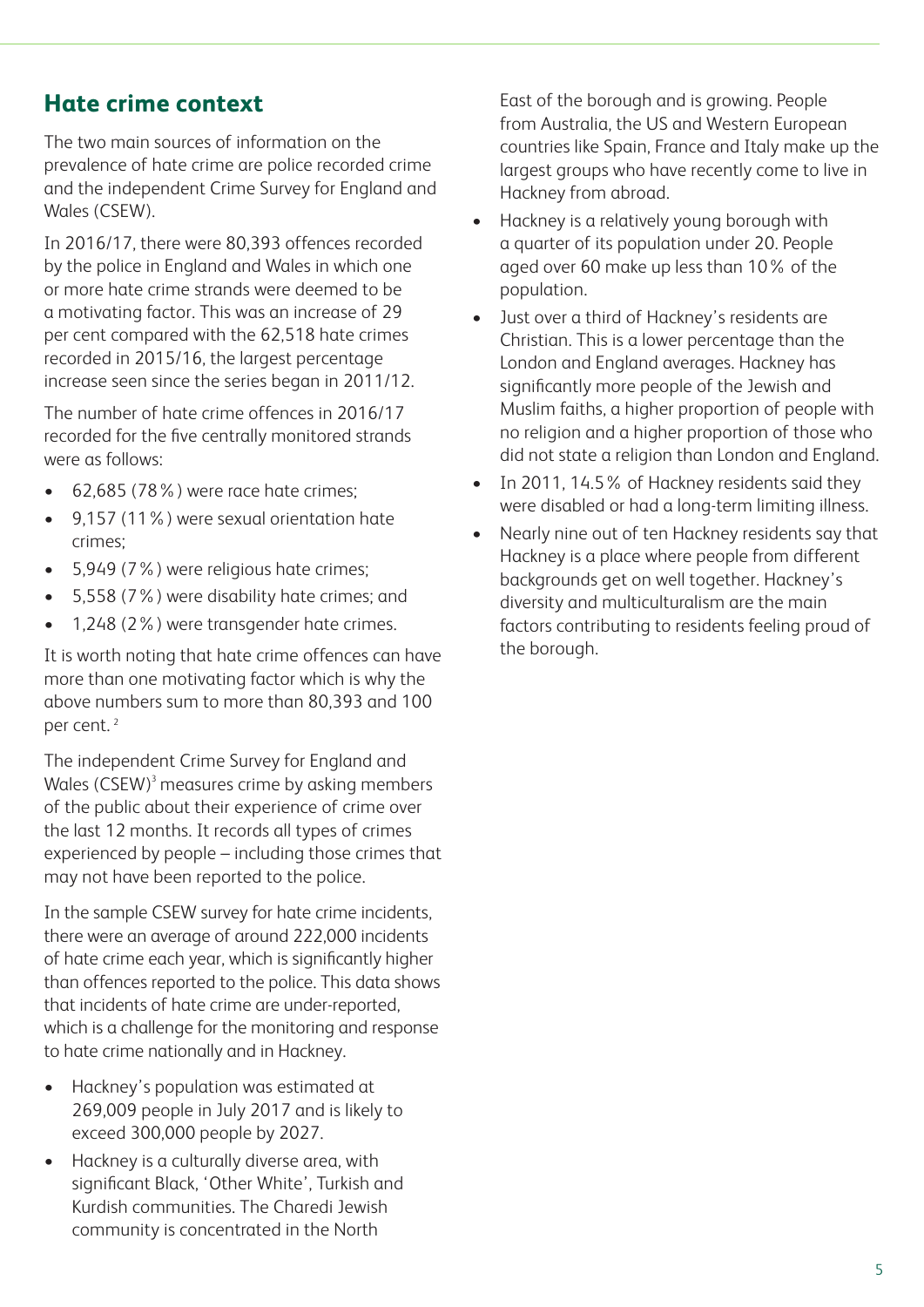# **Hate crime recorded in Hackney 2016/17**

Metropolitan Police Service data indicates that over the past three years the number of recorded hate crimes across London has increased in each monitored category and this is also true in Hackney.4 Of hate crime recorded in Hackney by the London Mayor's Office for Policing And Crime (MOPAC) in 2016/17:



Again, it is worth noting that hate crime offences can have more than one motivating factor and so it is possible that a single crime may be repeated in more than one of the above categories. The Mayor's Office for Policing and Crime (MOPAC) do not provide a total number for hate crimes in each borough.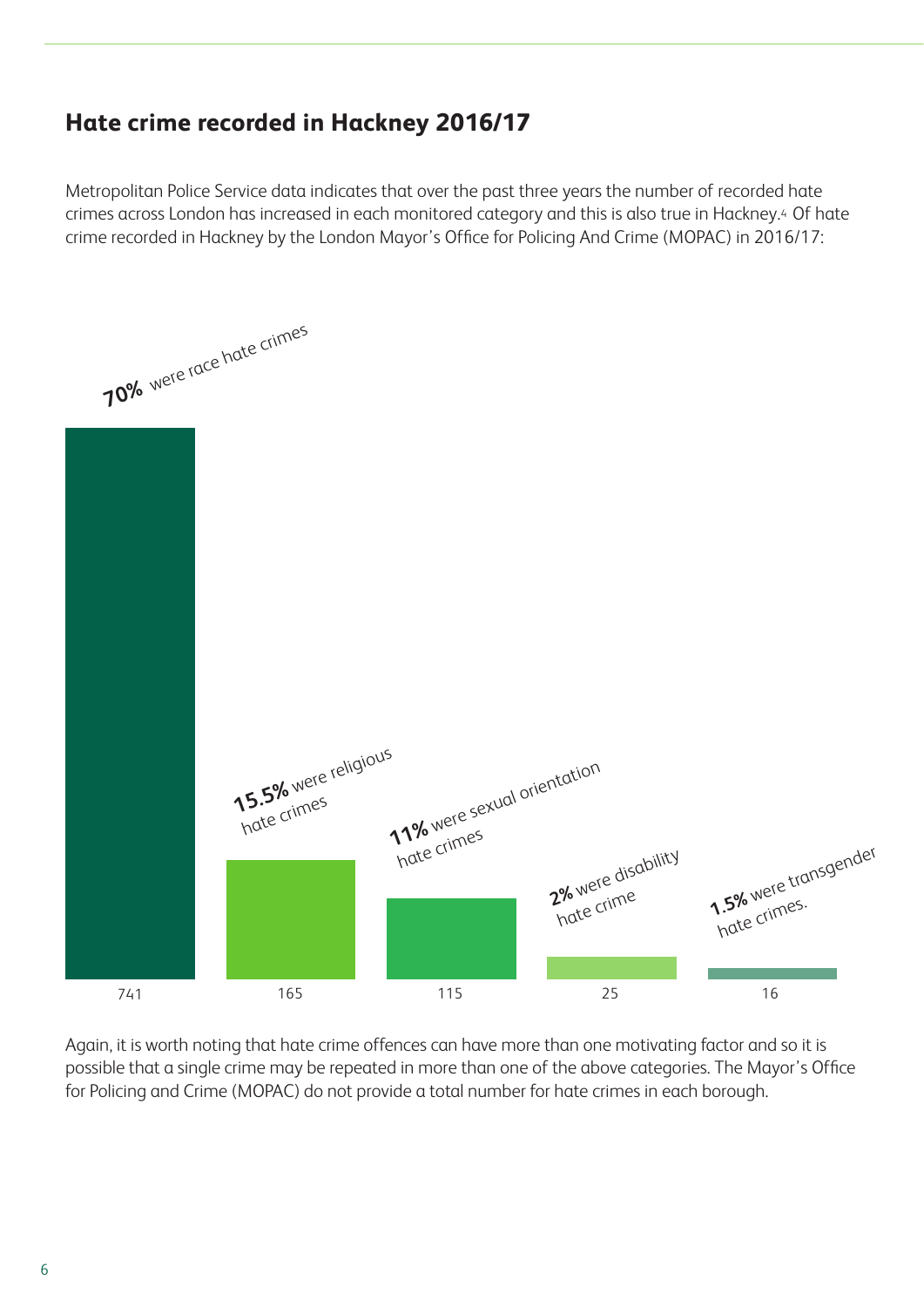# **Our Approach**

In Hackney we are passionate about celebrating our diversity. Our borough is a champion of all people, inclusive of race, faith, disability, sexuality and gender identity. In the past year we have celebrated the Hackney One Carnival, Black History Month, Hackney Pride 365 festival, many faith festivals, and campaigned for better accessibility for disabled people and the rights of EU residents in our #hackneylovesyou campaign in response to ongoing Brexit debates.

Hackney Council's strategy for tackling hate crime is inspired by our celebration of diversity and supports the following Mayoral priorities:

- a campaigning Council that speaks up for Hackney and actively intervenes to protect and promote the well-being of the borough and its citizens
- connecting with Hackney's communities; a visible, engaging, and listening Council, working in partnership with local people to shape services, and promoting community cohesion.

In addition, it reflects the Mayor's commitment as part of the 2016 Mayoral Election to ensure there is 'no place for hate' in Hackney.

#### **This strategy sets out to achieve real and lasting benefits for the people of Hackney, and to do this we have the following objectives:**

- building understanding of hate incidents and crime
- building community resilience against extremist beliefs and attitudes
- increasing the reporting of hate incidents and crime
- responding to hate incidents and crime in our communities
- improving support for the victims of hate.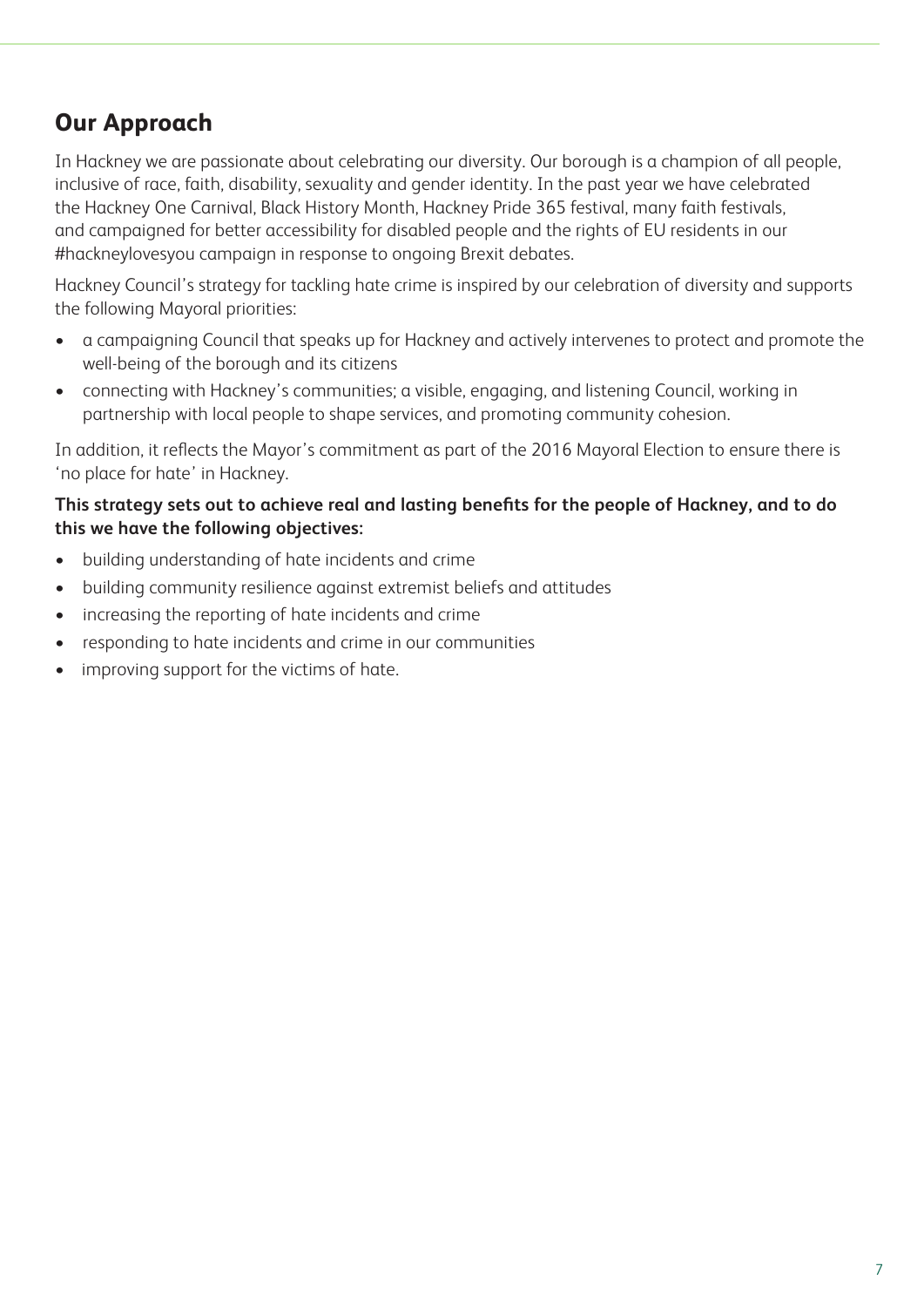# **How will we get there?**

Our 'no place for hate' commitments for the next four years are:

#### **To build our understanding of hate incidents and crime.**

- We will listen to resident's views on hate incidents in the borough through the Council's Annual Survey.
- Our Community Safety Intelligence Hub will continue to collect data to analyse hate crime patterns, hotspots, perpetrators and victim vulnerability so that we can take action to prevent incidents and crime.
- We will work with the Hackney Learning Trust and Young Hackney to ensure that Young People have a clear voice in this process.

#### **To build community resilience against extremist beliefs and attitudes.**

We will support grass roots community cohesion activity in the borough through increased engagement between the Community Safety Team and community partners.

#### **To increase the reporting of hate incidents and crime.**

- We will produce a 'no place for hate' reporting leaflet for use by council teams and community partners to promote reporting.
- We will partner with third party reporting services Stop Hate UK and the Community Alliance to Combat Hate (CATCH).

#### **To respond to hate incidents and crime in our community**

- We will use our CCTV and enforcement officers to support the police in gathering evidence, tackling hate and prosecuting offenders.
- We will train Hackney Council staff to recognise and respond to any hate crime witnessed in a timely, appropriate and effective manner.
- We will ensure that frontline delivery departments have a consistent and clearly documented protocol for response to hate crime and will work to ensure a "joined up" approach with key partners, including housing providers.

#### **To improve support for victims of hate**

- We will increase partnership working with the Victim Support Service, Stop Hate UK and CATCH to offer support and reporting options to victims of hate crime.
- We will ensure that Hackney Council employees are safeguarded against hate crime in the workplace through hate crime awareness training and nominated hate crime awareness champions.

## **Governance and accountability**

Hackney Council's strategy for tackling hate crime will be overseen by the Hackney Community Safety Partnership. The strategy will be supported by an annual action plan which ensures that the reduction of hate incidents and crime is a priority across council departments and in local partnerships.

In addition, the Mayor of Hackney has established an elected member Champion for 'no place for hate'.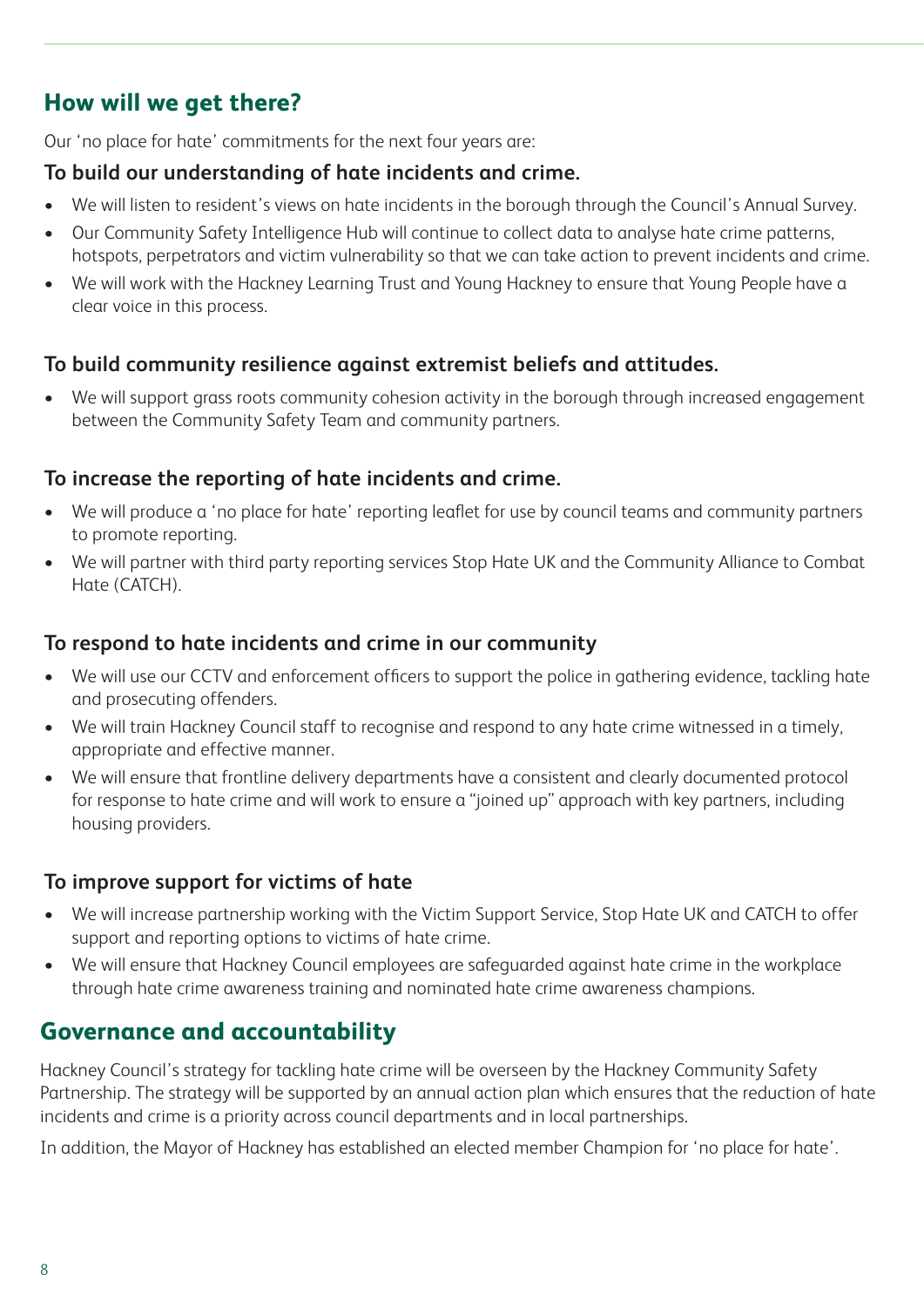### **What happens next?**

The consultation will run from **15 January** until **23 March 2018** and we will publish a report of the findings afterwards. We will use what you tell us to review and improve our strategy, which we will then publish.

#### **How can you take part in the consultation?**

- You can complete a questionnaire online at **consultation@hackney.gov.uk**
- Return your completed questionnaire by 23 March 2017 to **Consultation Team, Hackney Town Hall, Mare Street, London E8 1EA**

**Solution Formation or to request paper copies**<br> **C** of the questionnairs of **of the questionnaire, please: email:** consultation@hackney.gov.uk or **call:** 020 83564342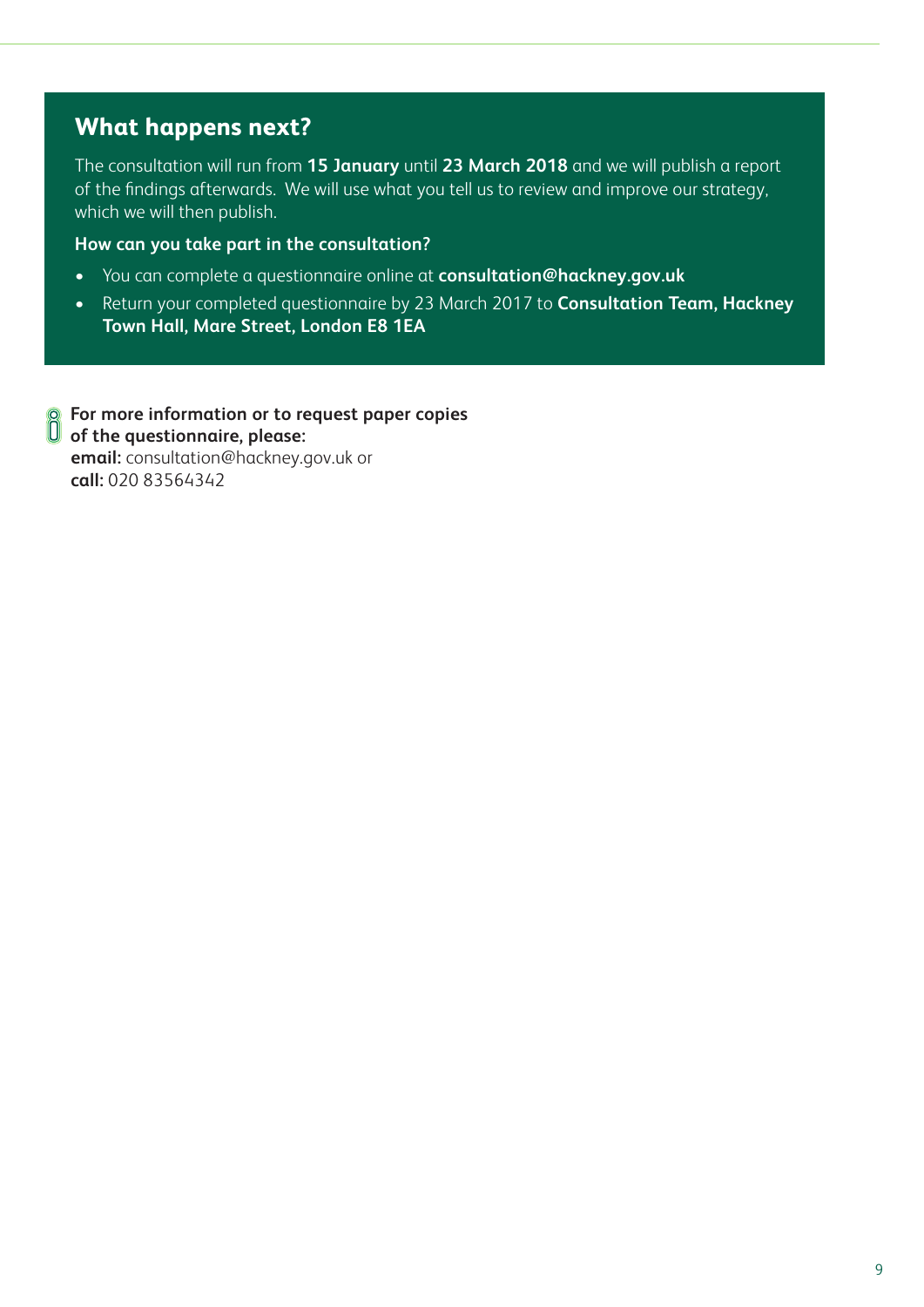# **Appendix - Analysis of reported hate crime in Hackney:**

It is important to note that all of the analysis below is based on crime that is reported to the police and it's possible that unreported crime might change the analysis.

- Most reported offences occurred following altercations (for example an ejection from a shop, club / bar, or arrest / detention for shoplifting offences). Police officers were also victims of hate crime, particularly in custody following arrest. There are a smaller number of examples of people randomly and without provocation shouting racist and religious abuse in the street in some of the hotspot locations.
- Hotspots for reported hate crime were Stoke Newington (Police Station), retail and commercial locations (e.g. in Dalston and Hackney Central), health facilities (hospital emergency department and mental health units), and Shoreditch.
- One of the hotspot locations was in the vicinity of a mental health support housing unit, and staff in various mental health wards, and A&E are also regularly victimised by patients. In A&E alcohol is a contributory factor, and incidents peak during night time economy hours, which is similar to violence related injuries.
- Alcohol and drugs were also considered to be a contributory factor in Shoreditch, with the night time economy effect also apparent in terms of the hours at which hate crimes were committed. Victims were primarily security guards and door staff at clubs and bars, but there were also incidents where people shouted racist abuse in the street outside licensed premises.
- Hate crime perpetrators cover all ethnic groups and ages and there is no one dominant profile.
- Race hate crimes account for 70% of recorded hate crime and have shown the most significant rise in Hackney, with recorded crimes increasing by 37% from 2015/16 to 2016/17. This strand of hate crime affects the highest number of people in Hackney and the widest demographic spread of all five strands.
- Meetings of community partners following the Finsbury Park terrorist attack in June 2017 raised ongoing concerns from Hackney residents around the vulnerability of visibly prominent Muslim and Haredi Jewish communities in the north of the borough, where it is felt that faith hate crime has significantly increased but is under-reported. Mosques and Churches in Hackney have also received a significant volume of hate mail in 2017 and recorded faith hate crime in Hackney showed a rise of 13% from 2015/16 to 2016/17.
- We recognise that we need to develop increased understanding of the impact of disability, sexual orientation and transgender hate crime in Hackney and are working to establish local partnerships in these areas. All three of these strands of hate crime showed an increase from 2015/16 to 2016/17.

- *Corcoran H and Smith K, Hate Crime, England and Wales, Home Office, 2015/16* 2.
- *http://www.crimesurvey.co.uk/* 3.
- *MOPAC Hate Crime Dashboard at https://www.london.gov.uk/what-we-do/mayors-office-policing-and-crime-mopac/data-and-statistics/* 4.*crime%20/hate-crime-dashboard*

<sup>&</sup>lt;sup>1.</sup> Ignaski P, Lagou S, Hate crimes hurt some more than others: implications for the just sentencing of offenders, Journal of Interpersonal Violence *30(10), 2015: pp 1696-1718, as cited in Action Against Hate – The UK Government's plan for tackling hate crime, Home Office, July 2016*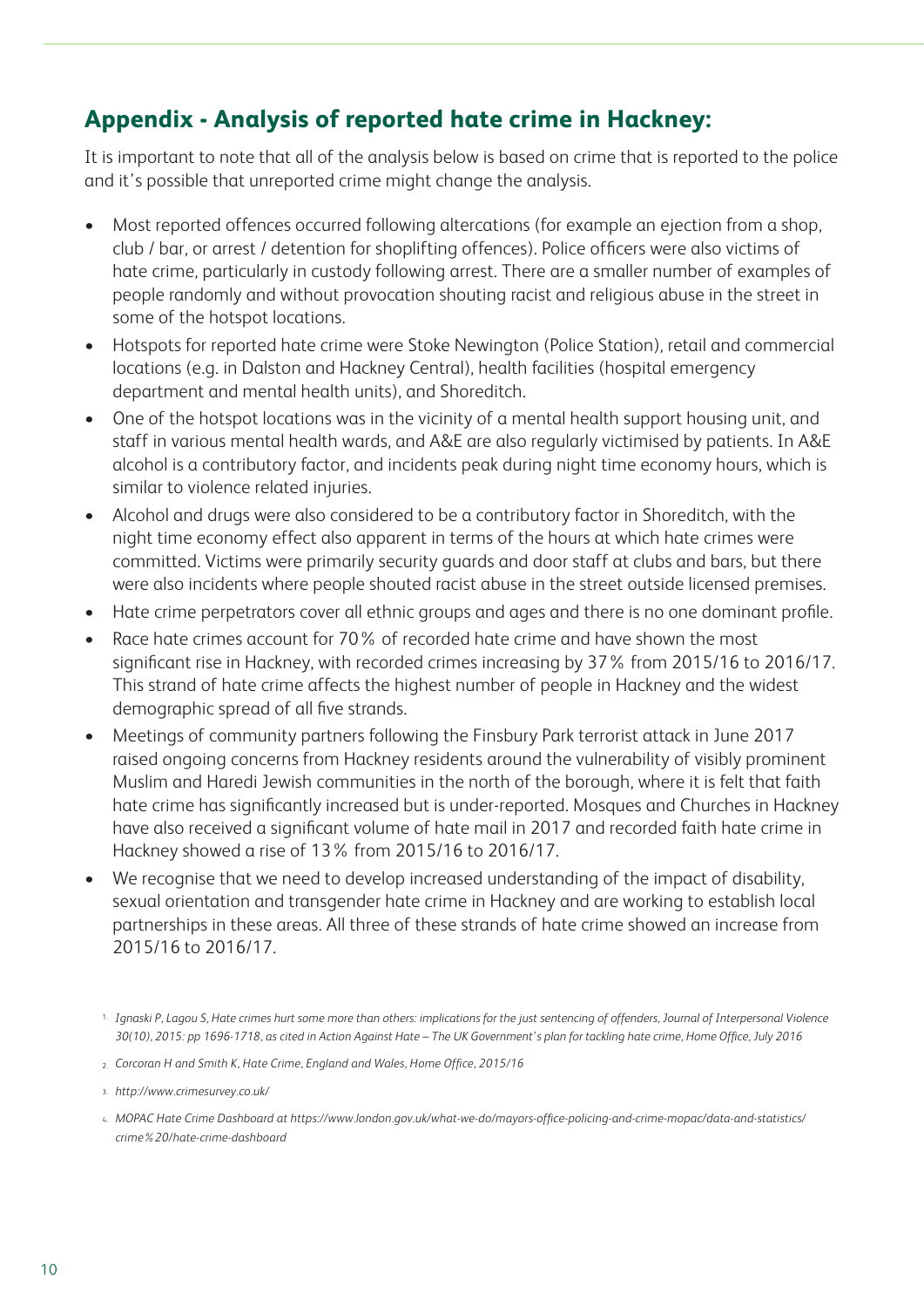Produced by Hackney Design, Communications & Print • January 2018 • HDS5239